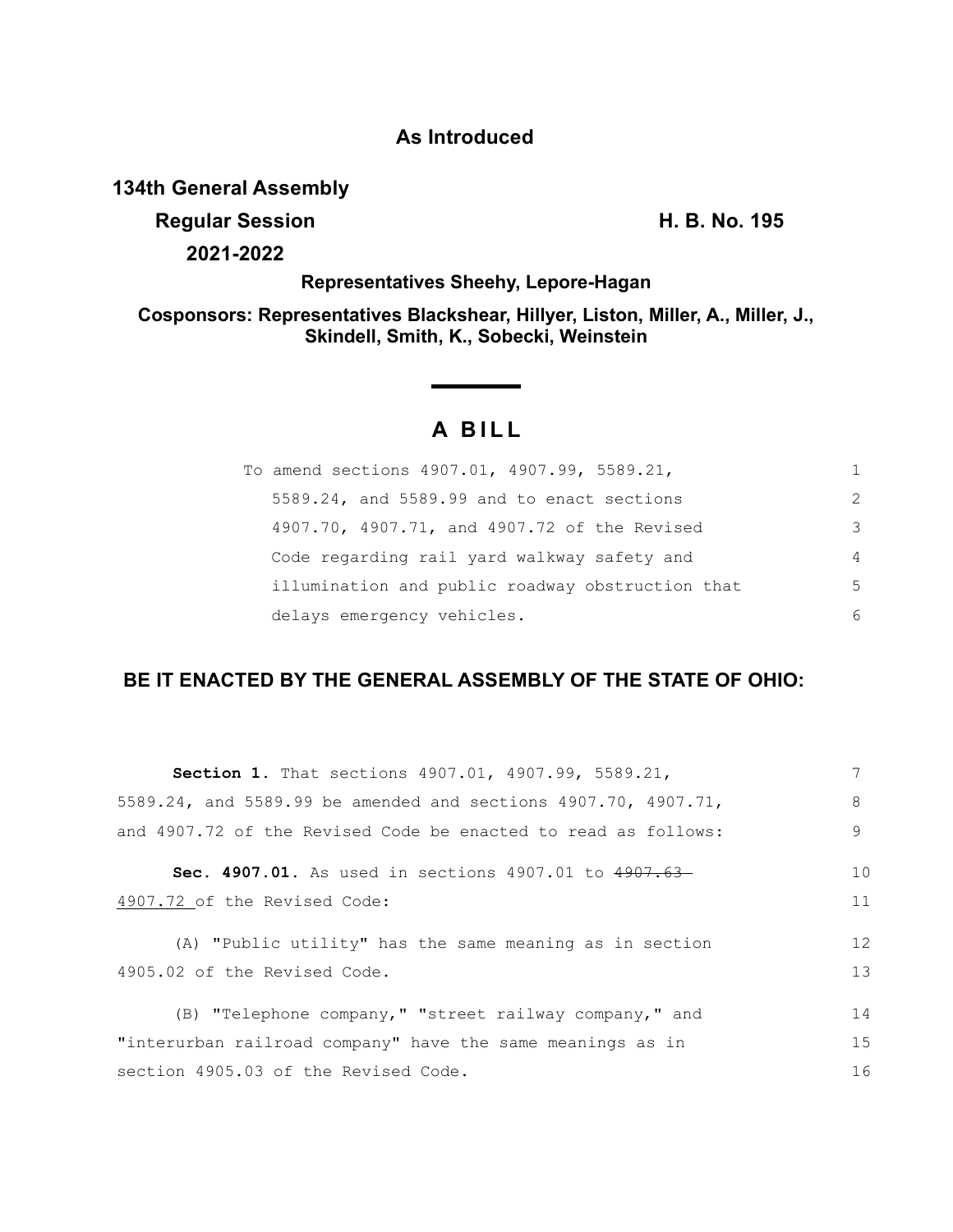| (C) "Railroad" has the same meaning as in section 4907.02        | 17 |
|------------------------------------------------------------------|----|
| of the Revised Code.                                             | 18 |
| (D) "Public highway" has the same meaning as in section          | 19 |
| 4921.01 of the Revised Code.                                     | 20 |
| Sec. 4907.70. (A) As used in this section:                       | 21 |
| (1) "Walkway" means any walkway used in a rail yard.             | 22 |
| "Walkway" does not include tracks constructed in industry yards  | 23 |
| owned by an entity other than a railroad company.                | 24 |
| (2) "Frequently" means at least one shift per day, five or       | 25 |
| more days a week.                                                | 26 |
| (3) "Good cause" includes a showing that compliance with         | 27 |
| this section will impose an undue hardship on the railroad       | 28 |
| company.                                                         | 29 |
| (B) On and after the effective date of this section, a           | 30 |
| railroad company that is constructing a track within a rail yard | 31 |
| owned or operated by the company shall construct a walkway       | 32 |
| adjacent to that track in areas where railroad company employees | 33 |
| frequently perform switching activities. The railroad company    | 34 |
| shall construct the walkway in accordance with the standards     | 35 |
| established in division (D) of this section. This division does  | 36 |
| not apply to a railroad company if both of the following apply:  | 37 |
| (1) The area adjacent to the track in which the walkway is       | 38 |
| otherwise required to be constructed is necessary, under federal | 39 |
| law, for track stability or track support.                       | 40 |
| (2) The construction of the walkway in accordance with           | 41 |
| division (D) of this section will prevent the railroad company   | 42 |
| from complying with federal law governing track stability or     | 43 |
| track support.                                                   | 44 |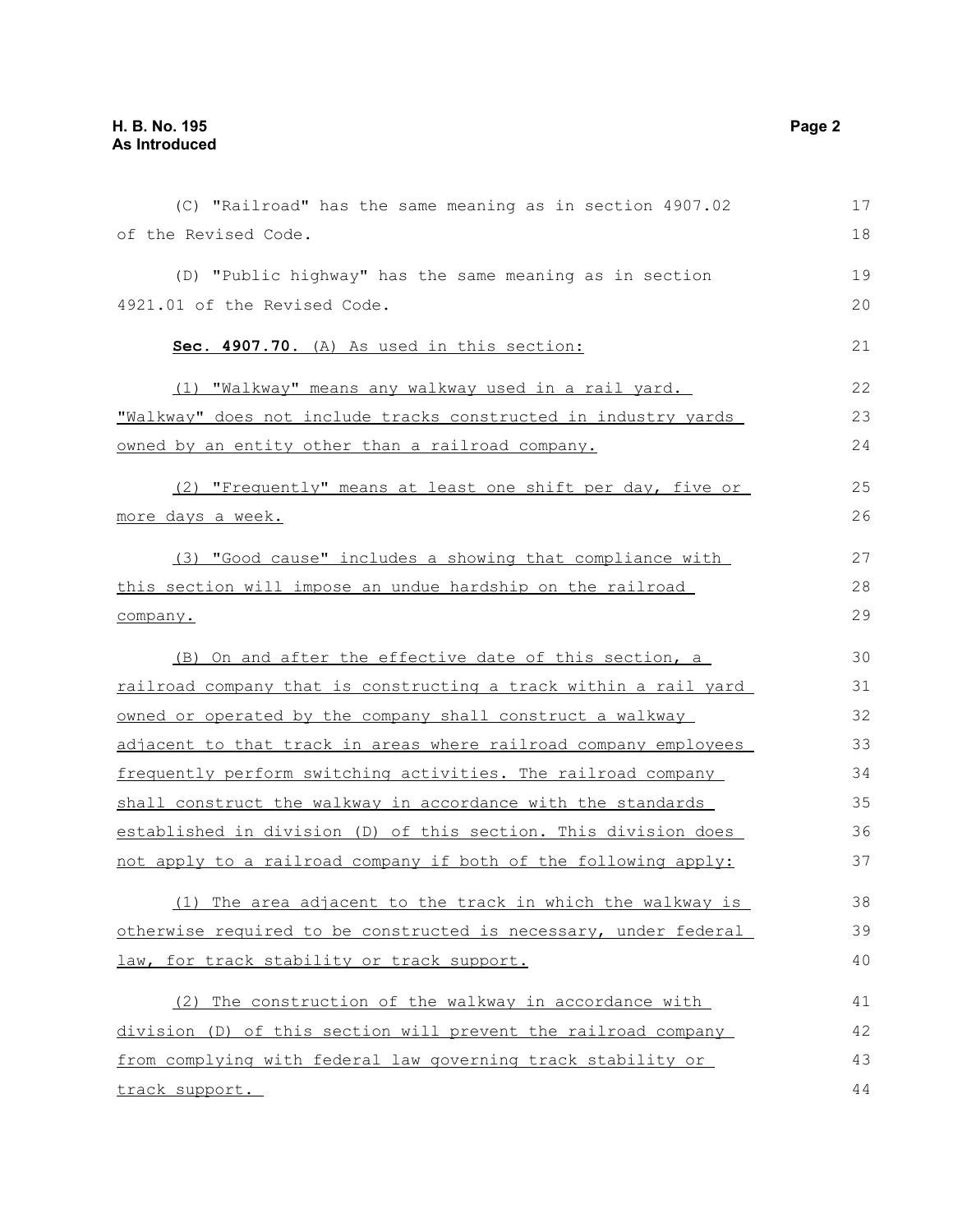| (C) If the public utilities commission finds, after a            | 45 |  |
|------------------------------------------------------------------|----|--|
| hearing held in accordance with Chapter 119. of the Revised      | 46 |  |
| Code, that railroad company employees who frequently perform     | 47 |  |
| switching activities adjacent to a portion of track within a     | 48 |  |
| rail yard are exposed to safety hazards due to the absence of a  | 49 |  |
| walkway or due to the condition of a walkway constructed before  | 50 |  |
| the effective date of this section, the commission may order a   | 51 |  |
| railroad company to construct a walkway adjacent to that portion | 52 |  |
| of track, or require a railroad company to modify an existing    | 53 |  |
| walkway. If so ordered, the railroad company shall construct or  | 54 |  |
| modify the walkway in accordance with the standards set forth in | 55 |  |
| division (D) of this section within a reasonable period of time. | 56 |  |
| The commission shall not issue an order under this division if   | 57 |  |
| both of the following apply:                                     | 58 |  |
| The area adjacent to the track in which the walkway is<br>(1)    | 59 |  |
| otherwise required to be constructed or modified is necessary,   |    |  |
| under federal law, for track stability or track support.         | 61 |  |
| (2) The construction or modification of the walkway in           | 62 |  |
| accordance with division (D) of this section will prevent the    | 63 |  |
| railroad company from complying with federal law governing track | 64 |  |
| stability or track support.                                      | 65 |  |
| (D) With respect to walkways constructed or modified under       | 66 |  |
| this section, a railroad company shall ensure all of the         | 67 |  |
| following:                                                       | 68 |  |
| (1) Walkways have a reasonably uniform surface.                  | 69 |  |
| (2) Cross slopes for walkways do not exceed one inch of          | 70 |  |
| elevation for each eight inches of horizontal length in any      | 71 |  |
| direction.                                                       | 72 |  |
| (3) Walkways are a minimum width of two feet.                    | 73 |  |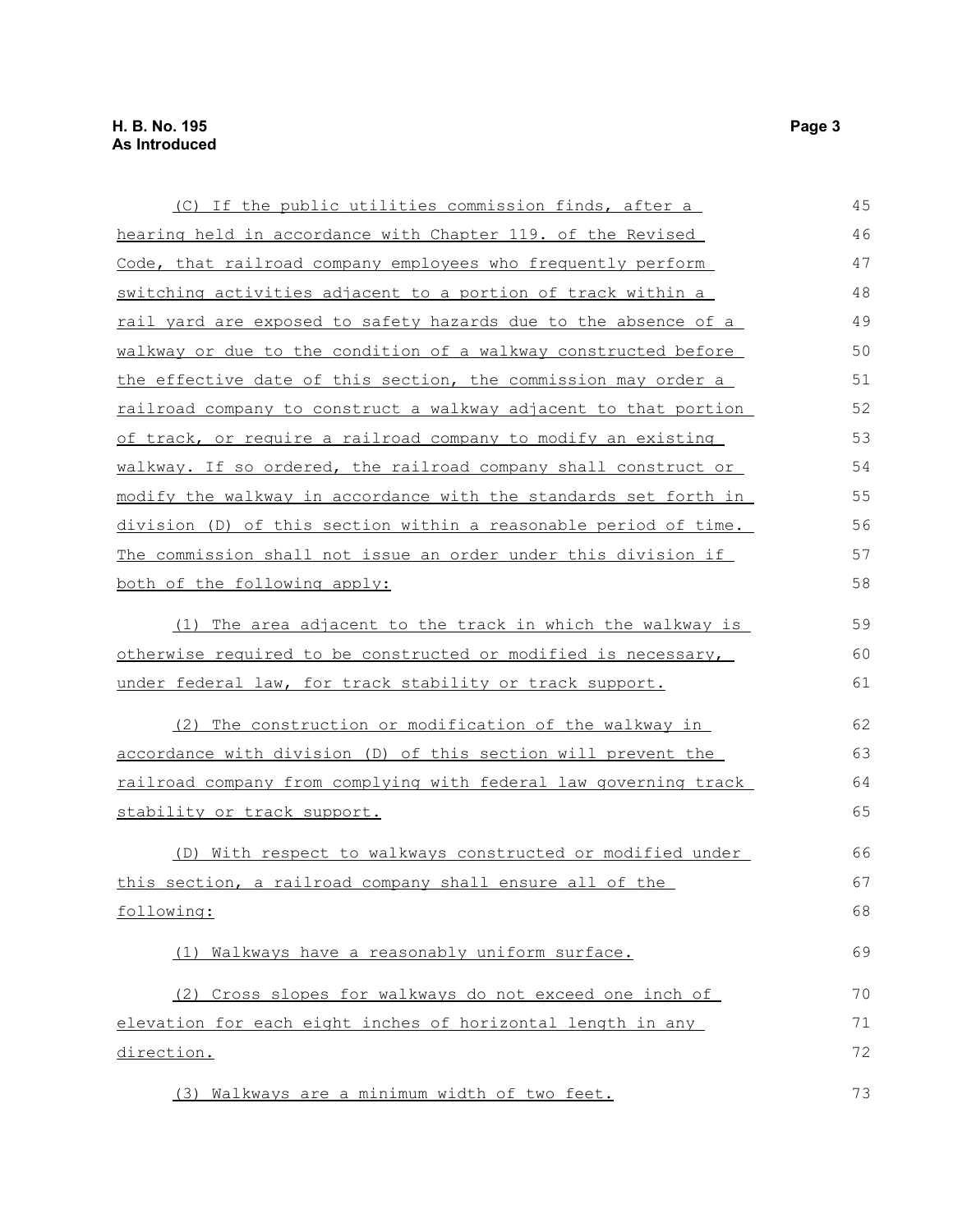| (4) Walkways are surfaced with asphalt, concrete,                      | 74  |
|------------------------------------------------------------------------|-----|
| planking, grating, native material, crushed material, or other         | 75  |
| <u>similar material.</u>                                               | 76  |
| When crushed material is used, the railroad company shall              | 77  |
| ensure that one hundred per cent of the material is capable of         | 78  |
| passing through a one and one-half inch square sieve opening and       | 79  |
| between ninety to one hundred per cent of the material is              | 80  |
| capable of passing through a one inch square sieve opening.            | 81  |
| However, with respect to crushed material, a de minimis                | 82  |
| variation from such percentages is not a violation of this             | 83  |
| section if the railroad company has made a good faith effort to        | 84  |
| comply with the requirements governing crushed material.               | 85  |
| (E)(1) A railroad company shall keep a walkway that is                 | 86  |
| constructed or modified in accordance with this section in a           | 87  |
| safe condition and free of spilled oil, sand, posts, vegetation,       | 88  |
| nonballast rocks, debris, and other hazards and obstructions.          | 89  |
| (2) Division (E)(1) of this section does not apply to a                | 90  |
| <u>railroad company during maintenance activities or any period of</u> | 91  |
| heavy rain or snow, derailments, rock and earth slides, washouts       | 92  |
| <u>and similar weather or seismic conditions, and during a</u>         | 93  |
| reasonable period after such events.                                   | 94  |
| (F) A railroad company may petition the commission for a               | 95  |
| waiver from any of the requirements of this section for good           | 96  |
| cause.                                                                 | 97  |
| Sec. 4907.71. A railroad company shall illuminate each                 | 98  |
| rail yard in accordance with the standards established by the          | 99  |
| illuminating engineering society of North America.                     | 100 |
| Sec. 4907.72. A railroad company employee or a                         | 101 |
| representative of a railroad company employee may file a               | 102 |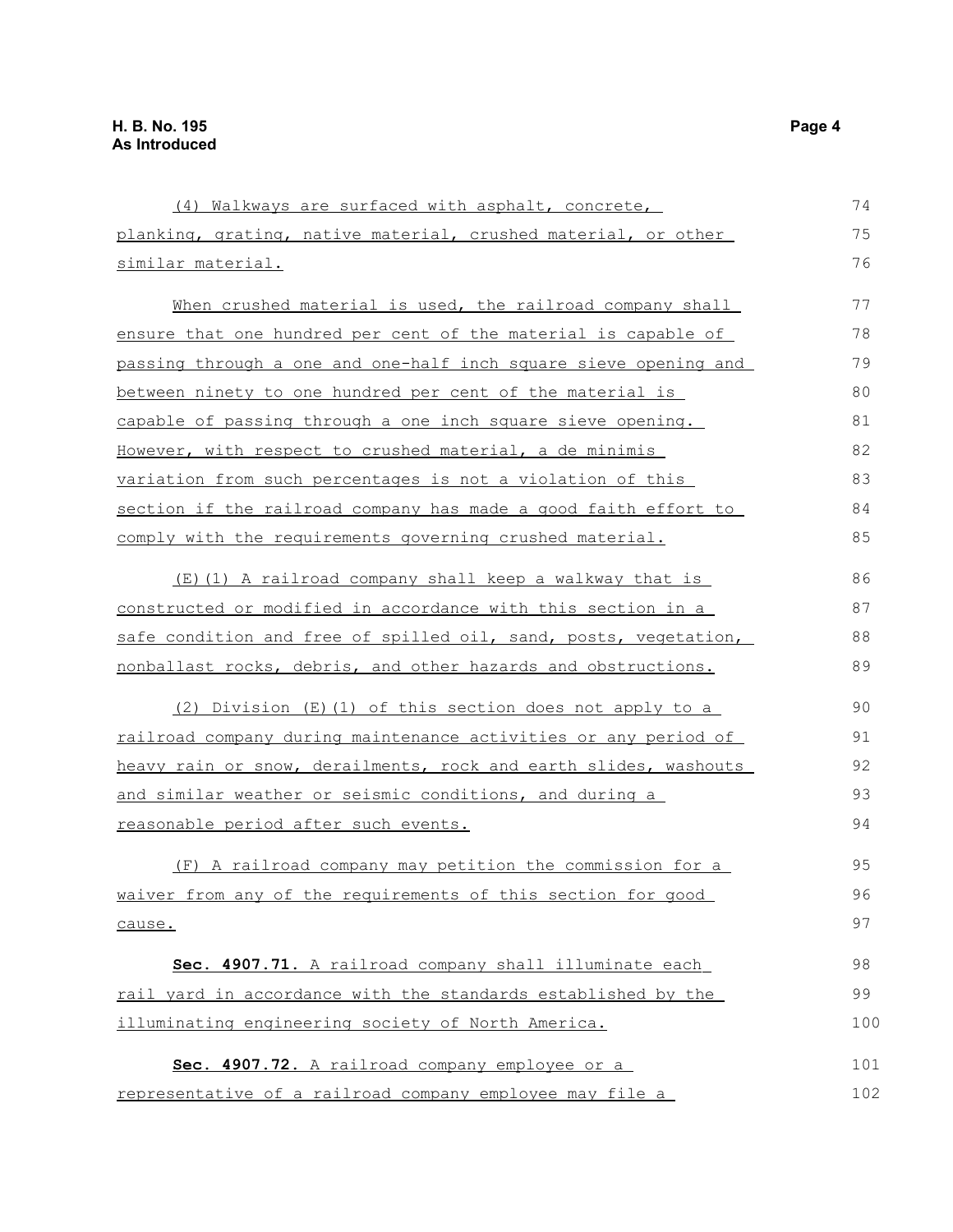| complaint with the public utilities commission alleging a        | 103 |  |  |
|------------------------------------------------------------------|-----|--|--|
| violation of section 4907.70 or 4907.71 of the Revised Code. The |     |  |  |
| railroad company employee or representative of the employee      |     |  |  |
| shall submit along with the complaint written evidence that,     |     |  |  |
| prior to the filing of the complaint, the employee or            | 107 |  |  |
| representative requested the railroad company to address the     | 108 |  |  |
| circumstances that gave rise to the complaint. The commission    | 109 |  |  |
| shall establish procedures for the filing of such a complaint.   | 110 |  |  |
| Sec. 4907.99. (A) Whoever violates section 4907.21 of the        | 111 |  |  |
| Revised Code shall be fined not less than one hundred nor more   | 112 |  |  |
| than one thousand dollars.                                       | 113 |  |  |
| (B) Whoever violates section 4907.22 of the Revised Code         | 114 |  |  |
| shall be fined not less than five hundred nor more than one      | 115 |  |  |
| thousand dollars.                                                | 116 |  |  |
| (C) Whoever violates section 4907.32 of the Revised Code         | 117 |  |  |
| shall be fined not less than fifty nor more than five hundred    | 118 |  |  |
| dollars.                                                         | 119 |  |  |
| (D) Whoever violates section 4907.35 or 4907.38 of the           | 120 |  |  |
| Revised Code shall be fined not less than fifty nor more than    |     |  |  |
| one thousand dollars.                                            | 122 |  |  |
| (E) Whoever violates section 4907.45 of the Revised Code         | 123 |  |  |
| shall be fined not more than five hundred dollars, imprisoned    |     |  |  |
| not more than one year, or both.                                 | 125 |  |  |
| (F) Whoever violates section 4907.473 of the Revised Code        | 126 |  |  |
| is guilty of a minor misdemeanor.                                | 127 |  |  |
| (G) Whoever violates section 4907.63 of the Revised Code         | 128 |  |  |
| is guilty of a felony of the fifth degree.                       | 129 |  |  |
| Whoever recklessly violates section 4907.70 or 4907.71<br>(H)    | 130 |  |  |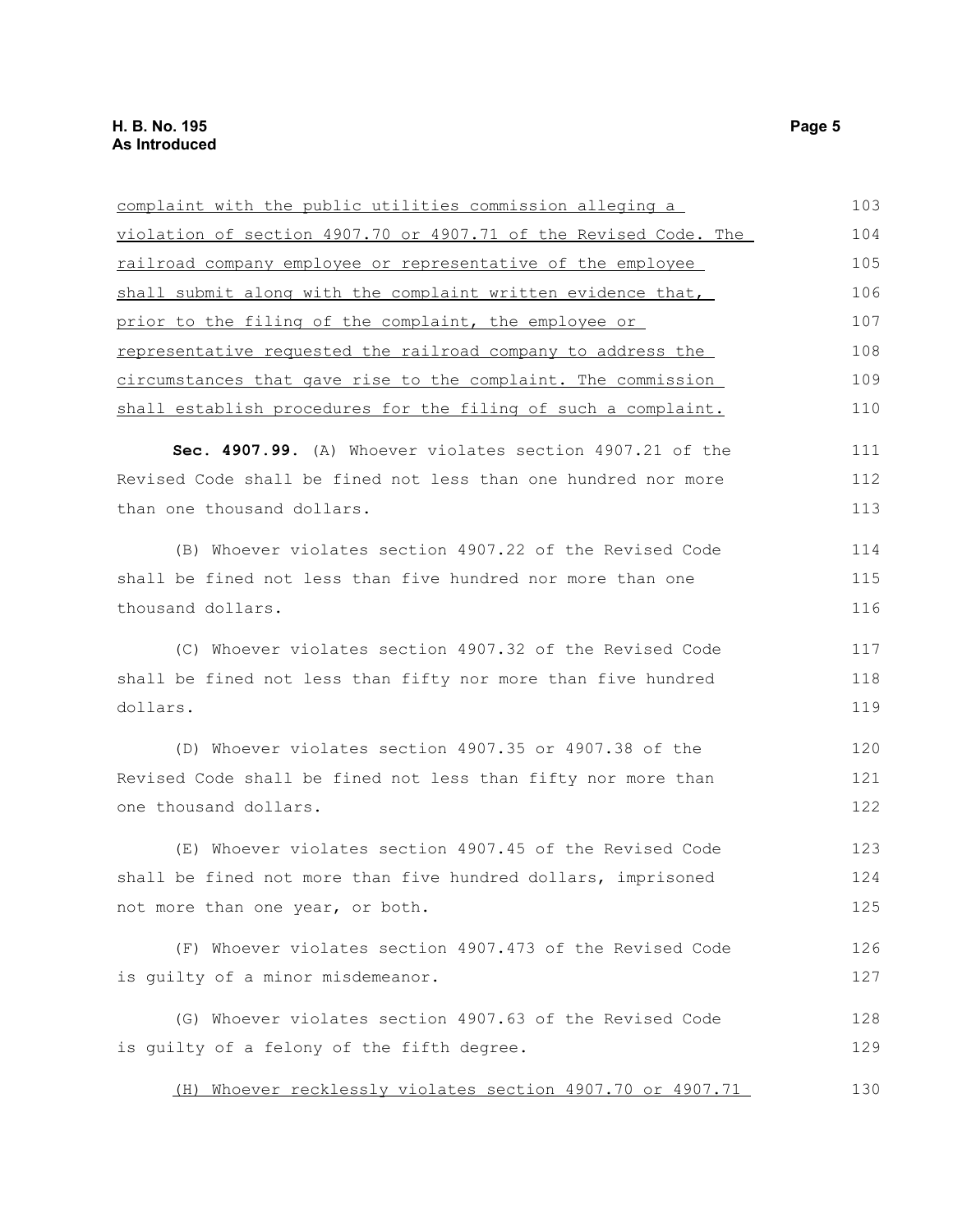| of the Revised Code shall be fined not more than one hundred     | 131 |
|------------------------------------------------------------------|-----|
| dollars. Each day a violation exists constitutes a separate      | 132 |
| offense.                                                         | 133 |
| Sec. 5589.21. (A) As used in this section, "emergency            | 134 |
| vehicle" has the same meaning as in section 4511.01 of the       | 135 |
| Revised Code.                                                    | 136 |
| (B) (1) No railroad company shall obstruct, or permit or         | 137 |
| cause to be obstructed a public street, road, or highway, by     | 138 |
| permitting a railroad car, locomotive, or other obstruction to   | 139 |
| remain upon or across it for longer than five minutes, to the    | 140 |
| hindrance or inconvenience of travelers or a person passing      | 141 |
| along or upon such street, road, or highway.                     | 142 |
| $(B)$ (2) At the end of each five minute period of               | 143 |
| obstruction of a public street, road, or highway, each railroad  | 144 |
| company shall cause such railroad car, locomotive, or other      | 145 |
| obstruction to be removed for sufficient time, not less than     | 146 |
| three minutes, to allow the passage of persons and vehicles      | 147 |
| waiting to cross.                                                | 148 |
| (C) (1) No railroad company shall obstruct, or permit or         | 149 |
| cause to be obstructed, a public street, road, or highway by     | 150 |
| permitting a railroad car, locomotive, or other obstruction to   | 151 |
| remain upon or across it for any amount of time if the           | 152 |
| obstruction causes the delay of an emergency vehicle that is     | 153 |
| assisting or attempting to assist a person or property in        | 154 |
| danger.                                                          | 155 |
| Whoever violates division (C) (1) of this section shall<br>(2)   | 156 |
| pay a civil penalty of five thousand dollars for each violation. | 157 |
| (D) This section does not apply to obstruction of a public       | 158 |
| street, road, or highway by a continuously moving through train  | 159 |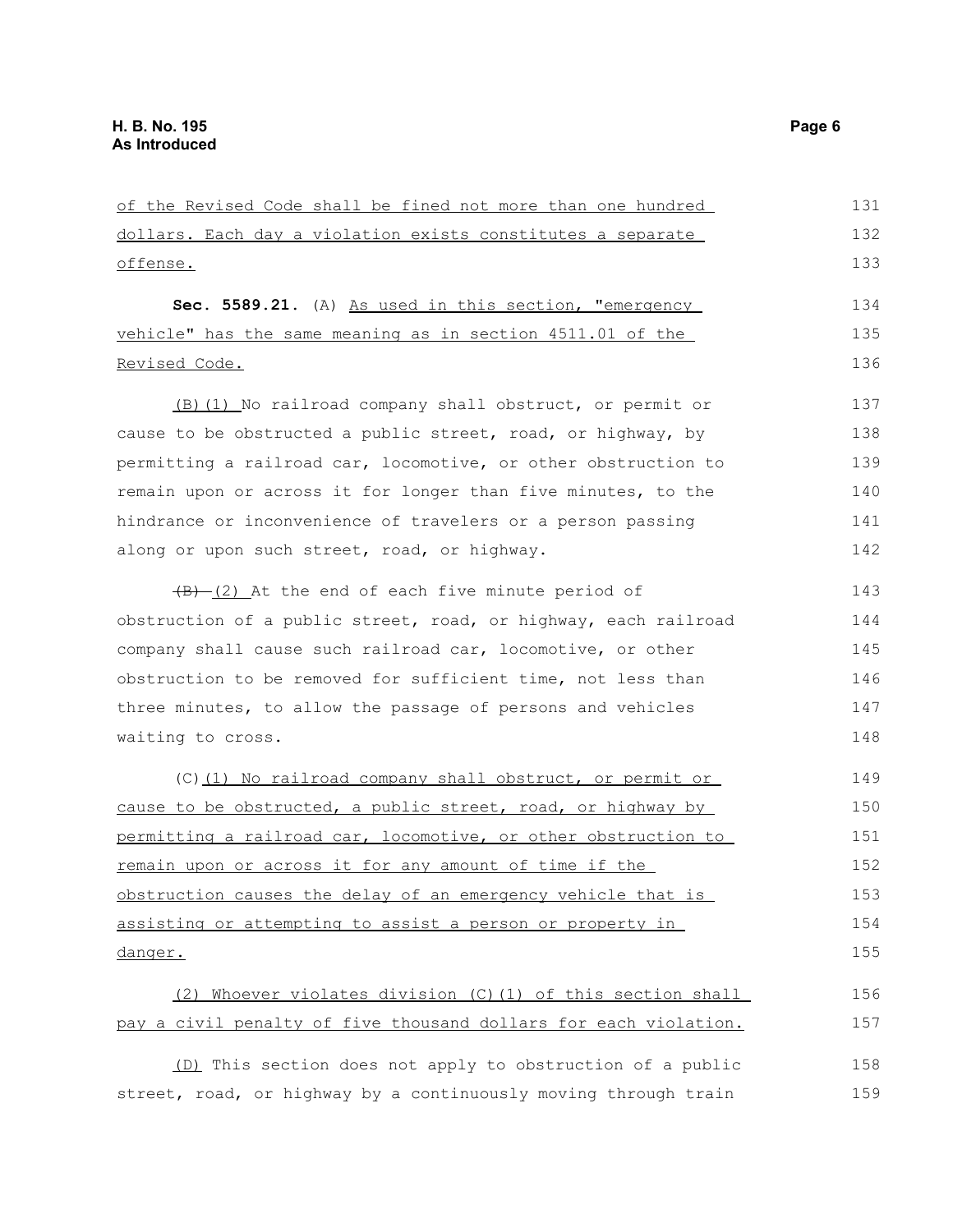#### **H. B. No. 195 Page 7 As Introduced**

or caused by circumstances wholly beyond the control of the railroad company, but does apply to other obstructions, including without limitation those caused by stopped trains and trains engaged in switching, loading, or unloading operations. 160 161 162 163

(D) (E) If a railroad car, locomotive, or other obstruction is obstructing a public street, road, or highway in violation of division  $(A)$  (B)(1) or (C)(1) of this section and the violation occurs in the unincorporated area of one or more counties, or in one or more municipal corporations, the officers and employees of each affected county or municipal corporation may charge the railroad company with only one violation of the law arising from the same facts and circumstances and the same act. 164 165 166 167 168 169 170 171 172

 $(E)$  (F) Upon the filing of an affidavit or complaint for violation of division  $(A)$  (B)(1) or (C)(1) of this section, summons shall be issued to the railroad company pursuant to division (B) of section 2935.10 of the Revised Code, which summons shall be served on the regular ticket or freight agent of the company in the county where the offense occurred. 173 174 175 176 177 178

Sec. 5589.24. (A) All fines\_and civil penalties collected for a violation of division  $(A)$  (B)(1) or (C)(1) of section 5589.21 or section 5589.211 of the Revised Code shall be paid as follows: 179 180 181 182

(1) To the railroad grade crossing improvement fund of the county if the violation occurred in an unincorporated area of the county; 183 184 185

(2) To the railroad grade crossing improvement fund of the municipal corporation in which the violation occurred if the violation occurred in a municipal corporation. 186 187 188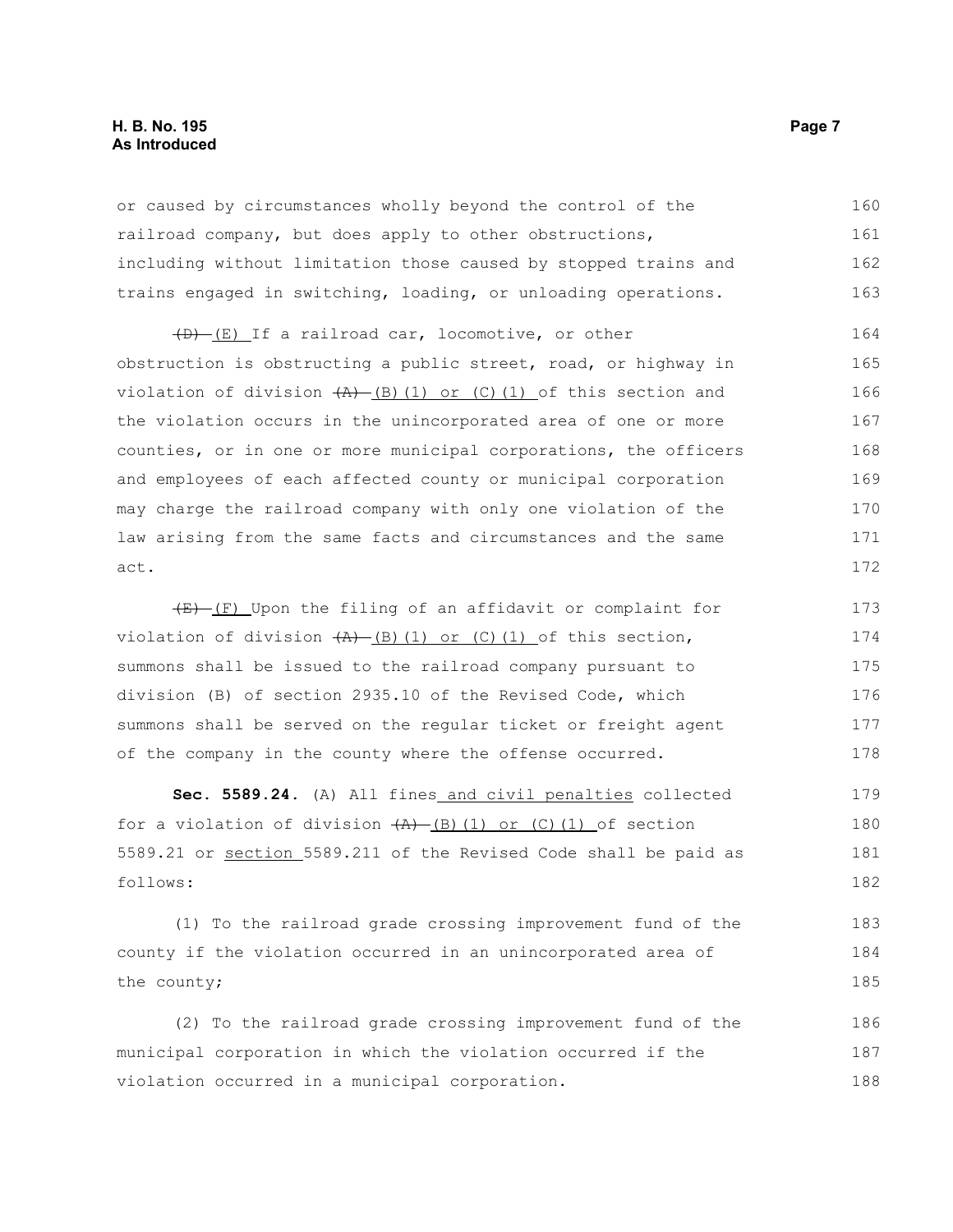#### **H. B. No. 195 Page 8 As Introduced**

(B) The board of county commissioners of each county and the legislative authority of each municipal corporation shall establish a railroad grade crossing improvement fund. The fund shall consist of fines paid to the county or municipal corporation under division (A) of this section and any other moneys allocated to the fund by the county or municipal corporation. Except as otherwise provided in this division, a county or municipal corporation shall use its railroad grade crossing improvement fund to pay any part of the cost assigned by the public utilities commission to the county or municipal corporation under section 4907.471 of the Revised Code. The county or municipal corporation also may use its railroad grade crossing improvement fund for other improvements to railroad grade crossings, including signs, signals, gates, or other protective devices, as the board of county commissioners or legislative authority of a municipal corporation determines to be appropriate. 189 190 191 192 193 194 195 196 197 198 199 200 201 202 203 204 205

If, during any fiscal year, the fines a county collects for violations of division  $(A)$  (B)(1) of section 5589.21 and section 5589.211 of the Revised Code equal three thousand dollars or less, during the subsequent fiscal year the county may use that amount of money in its railroad grade crossing improvement fund for any purpose that the board of county commissioners determines to be appropriate. 206 207 208 209 210 211 212

If, during any fiscal year, the fines and civil penalties a county collects for violations of division (A) divisions (B) (1) and (C)(1) of section 5589.21 and section 5589.211 of the Revised Code exceed three thousand dollars, during the subsequent two fiscal years the county shall use all the money in its railroad grade crossing improvement fund only for those purposes described in this division. In such a case, the amount 213 214 215 216 217 218 219